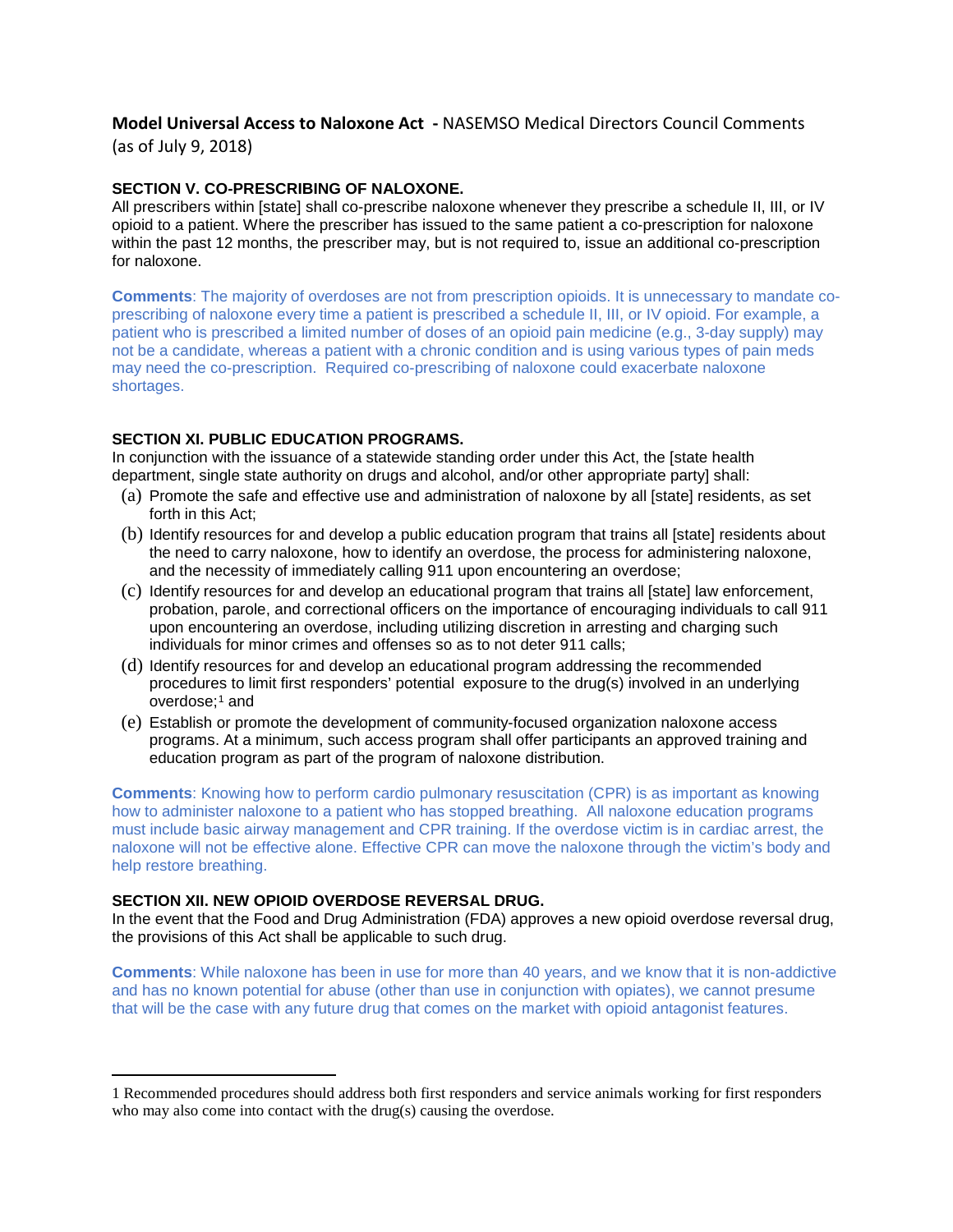#### **SECTION XIV. INSURANCE COVERAGE FOR NALOXONE.**

- (a) Every individual or group health-insurance contract, plan, or policy that provides prescription coverage that is delivered, issued for delivery, amended or renewed in [this state] on or after  $\Box$ , including both state Medicaid programs and private health insurance plans, shall provide coverage for naloxone, as a nasal spray, an auto-injector, or both.
- (b) The coverage provided under subsection (a) shall include both the naloxone product itself, any necessary administration supplies, and any reasonable pharmacy administration fees related to the dispensing of naloxone and provision of overdose prevention consultation. This coverage also must include refills for expired or utilized drugs.
- (c) The coverage provided under this section shall not be subject to prior authorization.
- (d) The coverage mandated by this section shall include naloxone that is intended for use on persons other than the insured.

**Comments:** it is recommended that state officials negotiate a cap on the cost of naloxone to first responder agencies (EMS, law enforcement, fire). This was done in Ohio when public naloxone laws were enacted.

## **SECTION XIII. CONSENTS**.

(a) The attending physician in an emergency department, or the physician's designee, shall make reasonable efforts to obtain a signed patient consent to disclose information about the patient's opioidrelated overdose to family members or other medical professionals involved in the patient's health care.

(b) If consent cannot practicably be provided because of the patient's incapacity or a serious and imminent threat to a patient's health or safety, the physician, or physician's designee, may disclose information about a patient's opioid-related overdose in compliance with applicable privacy and confidentiality laws and regulations[.\[1\]](applewebdata://06B15F5C-B72F-43E4-A163-3AA7545D9246/#_ftn1) Such laws include:

(1) the Health Insurance Portability and Accountability Act of 1996 (HIPAA), Pub. L. No. 104-191 (Aug. 21, 1996);

- (2) 45 C.F.R. parts 160 and 164 (HIPAA Privacy and Security Rules);
- (3) federal confidentiality law and regulations, 42 U.S.C. § 290dd-2, 42 C.F.R. Part 2; and

(4) any relevant state law related to the privacy, confidentiality, and disclosure of protected health information.

**Comments:** It would be preferable that the language require healthcare institutions and not individual physicians to have programs to reduce opioid death. To put this on the individual physician without the support of the institution where they work places the physician in an untenable situation.

#### **SECTION XV. DATA COLLECTION AND EVALUATION.**

- (a) Notwithstanding any other law or regulation to the contrary, it is hereby directed that the [state prescription drug monitoring program] is authorized and required to collect certain information about the dispensing and administration of naloxone as provided for in this section.
- (b) Collection of naloxone dispensing data.<sup>[2](#page-1-0)</sup>

 $\overline{a}$ 

(1) Effective [date], all dispensers within [state] must submit naloxone dispensing information to the [state prescription drug monitoring program] as described further in this section.

<span id="page-1-0"></span><sup>2</sup> State health departments and agencies implementing statewide standing orders want naloxone dispensing information in order to determine the effectiveness of the standing order as well as to identify locations that lack pharmacies dispensing naloxone. For these purposes, the data does not need to be patient identifiable and should be aggregated by the geographic unit at the county level or below.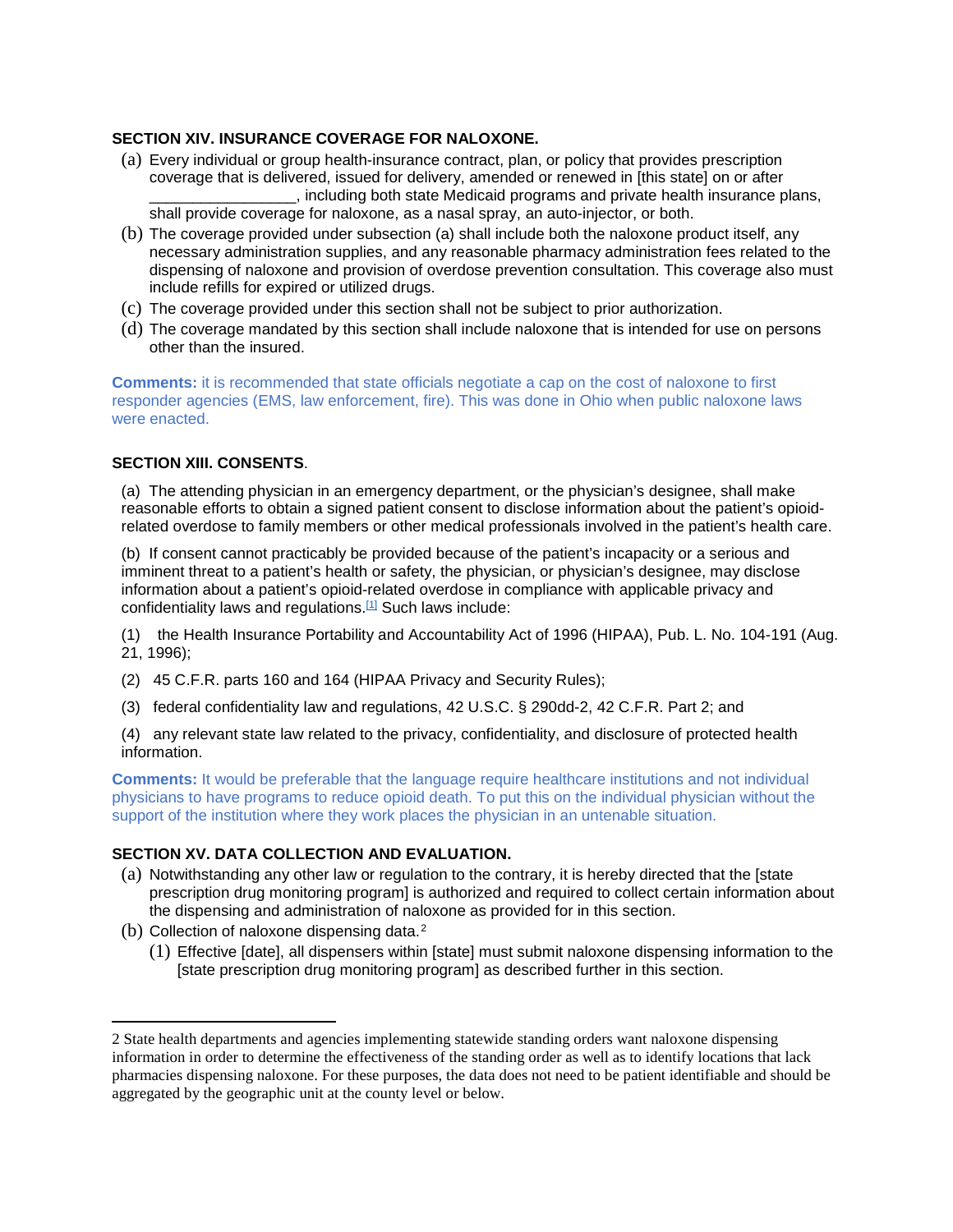- (2) The [state agency that regulates prescription drug monitoring programs] is directed to promulgate rules and regulations [by date] that will govern the methods and procedures for dispensers to submit this information.
- (3) The information collected regarding dispensing of naloxone shall be for statistical, research, or educational purposes only. The rules and regulations developed pursuant to subdivision (b)(2) shall require the removal of patient, recipient, or prescriber information that could be used to identify individual patients or recipients of naloxone.
- (c) Collection of naloxone administration data.[3](#page-2-0)

 $\overline{a}$ 

- (1) Effective [date], all agencies employing first responders within [state] must submit naloxone administration information to the [state prescription drug monitoring program] as described further in this section.
- (2) In any case where a first responder encounters someone that he or she believes: (1) is undergoing, or has immediately prior experienced, an opioid-related drug overdose; or (2) died as a result of using a narcotic drug; the first responder's agency shall report to the [state prescription drug monitoring program] all of the following:
	- i. The name and date of birth of all of the following, if applicable:
		- (A) The individual who experienced an opioid-related drug overdose;
		- (B) The individual who died as a result of using a narcotic drug;
		- (C) The individual for whom a prescription drug related to an event under (A) or (B) was prescribed;
	- ii. The name of the prescriber, the prescription number, and the name of the drug as it appears on the prescription order or prescription medicine container if a prescription medicine container was in the vicinity of the suspected drug overdose, or death.
- (3) The [state agency that regulates prescription drug monitoring programs] is directed to promulgate rules and regulations [by date] that will govern the methods and procedures for agencies employing first responders to submit this information. The information collected shall be used by prescribers and dispensers on a need-to-know basis for purposes including improving patient health care by facilitating early identification of, and intervention with, patients who may be at risk for addiction, or who may be using, misusing, or diverting drugs for unlawful or otherwise unauthorized purposes.
- (4) The collection and submission of this information to the [state prescription drug monitoring program] by agencies employing first responders does not afford such agencies any additional access to the [prescription drug monitoring program] information other than what is allowed pursuant to [state law laying out access rights to PMP information].
- (d) The collection and submission of information by dispensers and agencies employing first responders to the [state prescription monitoring program] does not in any way change the protections afforded by this Act and [state Good Samaritan law(s)] to individuals suffering overdoses and individuals who call 911 or assist in the administration of naloxone.
- (e) The [insert appropriate state health department/agency] shall evaluate the data collected pursuant to this section in conjunction with other applicable, available data, and annually report to [insert appropriate state policy bodies, e.g., governor's office, state legislature] all findings and recommendations relevant to the development and implementation of state policy regarding opioidrelated overdoses, naloxone access and distribution, prescription drug abuse, addiction, and diversion, and evidence-based public health interventions.

**Comments:** While the need for data collection is appreciated, the requirement for first responder agencies to report details about all naloxone administrations and the patient is more difficult than it may

<span id="page-2-0"></span><sup>3</sup> Healthcare professionals want naloxone administration data because it can be clinically relevant to decisions regarding a patient's care. In order to be useful, the data must be patient identifiable, and ideally, would be included in a tool that the practitioner uses as part of their clinical decision-making process. While a prescription monitoring program is one of several such tools, it presents the most established interface between law enforcement / first responders and healthcare professionals.